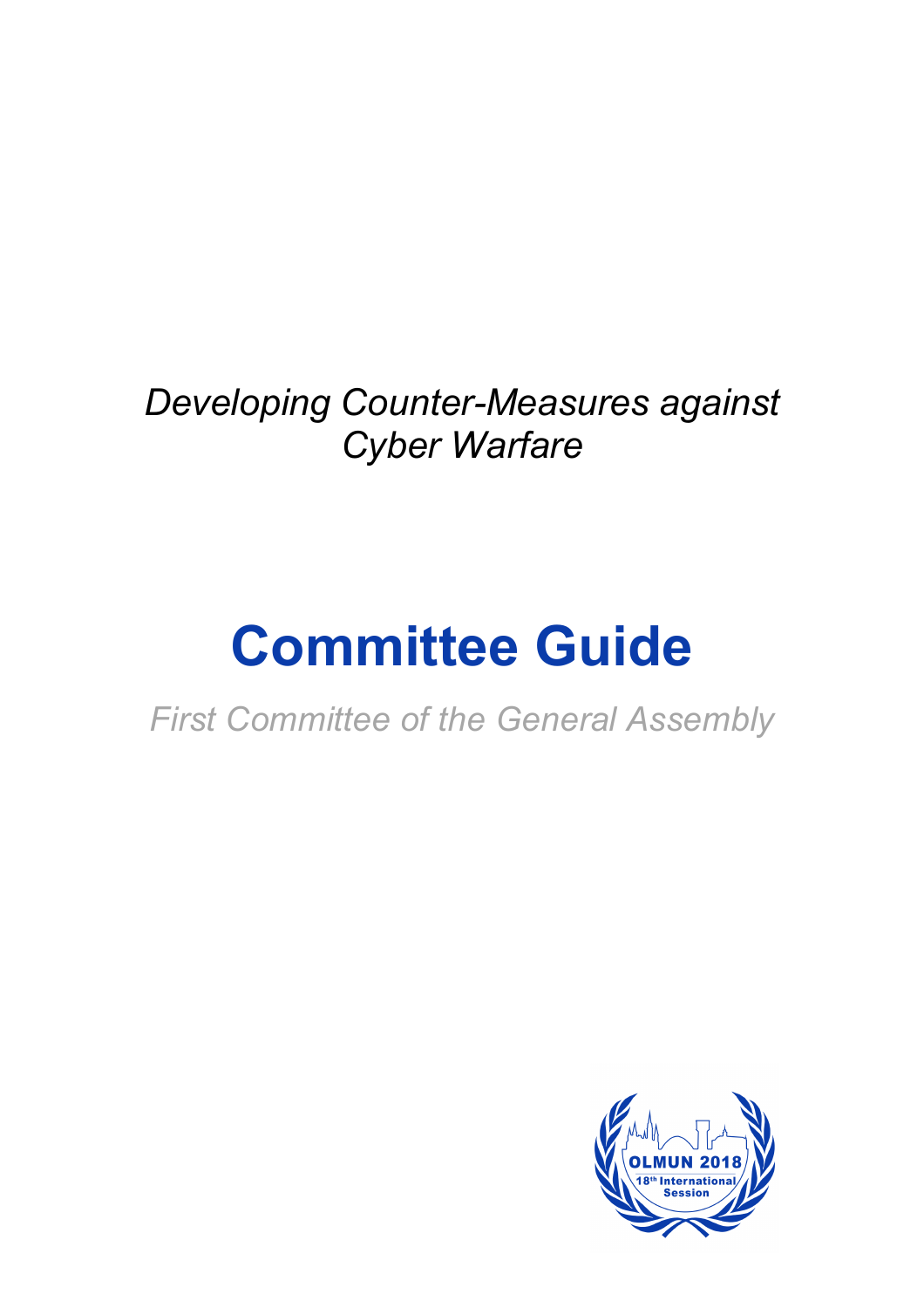# **Table of Contents**

| Personal Introduction                                                                                                                                                                                                                |  |
|--------------------------------------------------------------------------------------------------------------------------------------------------------------------------------------------------------------------------------------|--|
| 1. General Introduction                                                                                                                                                                                                              |  |
| 2. Introduction to the General Assembly First Committee 4                                                                                                                                                                            |  |
| 3. Developing Counter-Measures Against Cyber Warfare<br>. 5                                                                                                                                                                          |  |
| 3.1 Introduction to the issue <b>All and the set of the set of the set of the set of the set of the set of the set of the set of the set of the set of the set of the set of the set of the set of the set of the set of the set</b> |  |
|                                                                                                                                                                                                                                      |  |
|                                                                                                                                                                                                                                      |  |
|                                                                                                                                                                                                                                      |  |
|                                                                                                                                                                                                                                      |  |
|                                                                                                                                                                                                                                      |  |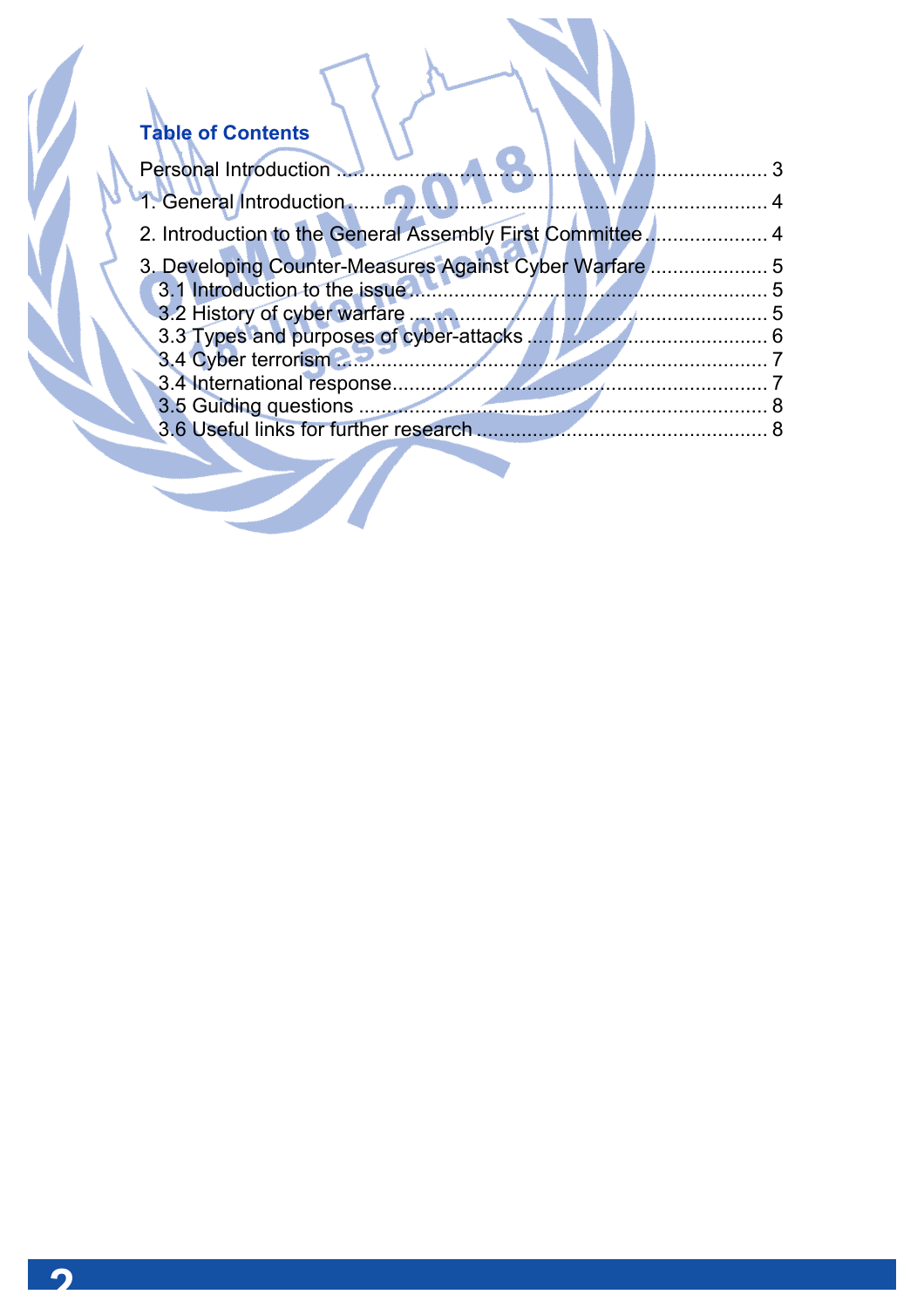# **Personal Introduction**

Hello everyone!

I am Christopher and I am honoured to welcome you to the GA1st committee! I am 23, German-British and doing a master's degree in Physics at the University of Münster, where I recently also started doing research on quantum technologies as a scientific assistant. I did my Abitur at Herbartgymnasium Oldenburg and my bachelor's in Göttingen.

I love learning how the world works and I like my life to be diverse. I study Chinese, play Go, and Squash. Recently I started attending the local debate club. Whenever I have nothing to do I like to go to random lectures.

Above all, I like making friends. That's one of many good qualities of MUNs. This is my 9th conference. I have attended 4 high-school MUNs during 2011- 2013 and 4 university MUNs during 2017-2018. This is my first conference as a chair. Furthermore, I'm doing lots of work as part of Münster's prestigious MUIMUN organizing team.

My memories of great OLMUN conferences motivated me to restart participating in MUNs and I'm very glad I did. MUNs are terrific fun, whenever one is brave enough to engage heavily in the process. If anyone would like advice on anything, please don't be afraid of approaching me! I am looking forward to a great conference with my co-chairs and all of you!

Dear delegates,

My name is Sören Wehrheim and I am pleased to welcome you to the GA First Committee at OLMUN 2018.

I am 23 years old and study computer science at the University of Paderborn in Germany, but I grew up in Oldenburg. OLMUN was my first MUN conference back in school, and I still come back every year to contribute in one way or another. Additionally, I have participated in over 50 MUN conferences on a university level, mostly as a delegate. For me, MUN offers a thrilling combination of my main interests: International politics and relations, excessive travel, and getting to know new people from all over the World.

Whether it is your first time as a delegate or you already have participated in another MUN before – my co-chairs and I will work hard to ensure that you will have the best possible experience. I am looking forward to meeting all of you!

#### Dear delegates of the GA 1st,

My name is Alexandra Wolff and I am very happy to welcome you to the GA First Committee at 2018's OLMUN. I am currently 16 years old and finishing  $11<sup>th</sup>$  grade at the Cäcilienschule Oldenburg. Some of my hobbies include drawing and theatre, but also reading and politics. I am very new to OLMUN and MUN in general, having participated as a Delegate last year for the first time, an opportunity which I took to improve my public speaking skills and meet many new people, some of which even joined the OLMUN Inner Circle with me this year. I sincerely hope that OLMUN will be the fantastic experience to you that it was to me, and that, even as a first-time Delegate, you will be unafraid to contribute as well as enrich the discussion and just have fun. Let's all enjoy a wonderful week together!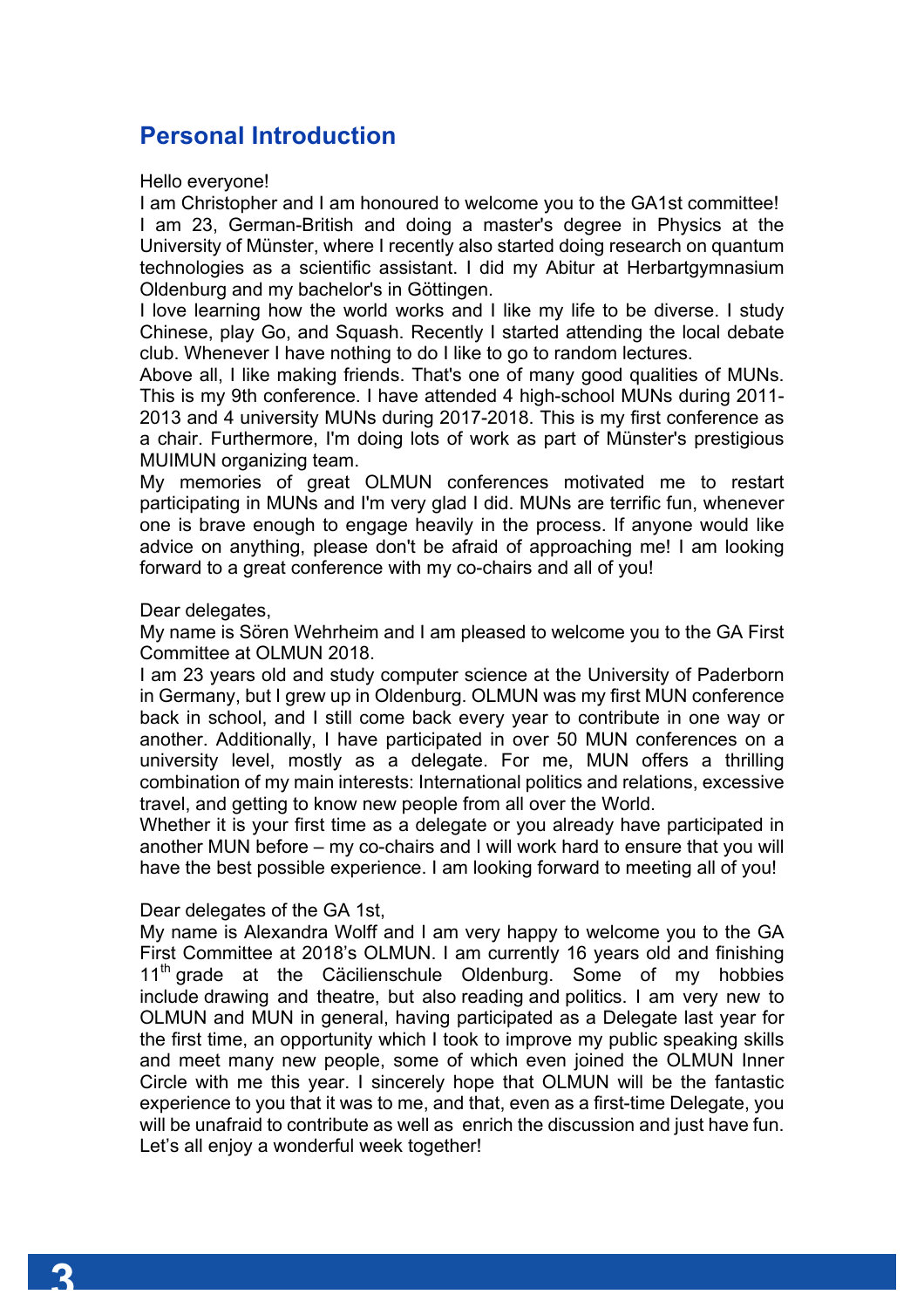# **1. General Introduction**

Honourable delegates of the General Assembly First Committee,

we are glad to welcome you to OLMUN 2018 and the city of Oldenburg! During the days of the conference, you will experience international diplomacy by taking the roles of diplomatic representatives of your assigned country. You will hold speeches, negotiate with your fellow participants, and work towards a solution for the issue at hand.

As OLMUN is a conference that caters to beginners, all proceedings will be thoroughly explained during committee session. However, we advise you to read the Rules of Procedure before the conference, which can be found on the OLMUN website. In order to represent your country accurately, you also need to be informed about the topic of the committee and your country's position.

This guide is supposed to give you a general overview of the committee and topic, and help you get started with your preparation. However, you are very much encouraged to do additional research. To represent a country accurately, it is important to have some basic knowledge about its history, geography, culture, political structure and relationships with other countries. When it comes to the topic, please look into the actions and commitments your country has made on a national and international level.

It is important to remember that your personal opinion on issues might deviate significantly from your country's position. For the sake of the debate it is necessary that you stick to your country's policy, even if you disagree with it.

Before the conference, you will be asked to prepare a position paper, which is a short summary of your country's position. More information about that will be provided closer to the conference.

### **2. Introduction to the General Assembly First Committee**

The First Committee of the General Assembly (GA 1st) is one of the main committees of the General Assembly. It is known as the "Disarmament and International Security" committee, and deals with disarmament, threats to peace and global challenges. Its decisions are not legally binding, but represent a strong self-commitment of the international community. Resolutions passed by the First Committee are forwarded to the plenary sessions of the General Assembly, where they are discussed further and adopted. All 193 member countries of the United Nations are represented in the GA 1st.

The history of the General Assembly and its main committees goes back to the founding days of the United Nations. While the name and priorities of the First Committee have seen changes over the years, it has always dealt with securityrelated issues. Disarmament, conflict prevention and stability are as relevant today as they were 73 years ago, when the UN was founded.

The GA 1st is a relatively new committee at OLMUN. It was first simulated in 2017, when it dealt with "Tackling the Threat of Biological and Chemical Weapons". At OLMUN 2018, the topic will be "Developing Counter-Measures Against Cyber Warfare".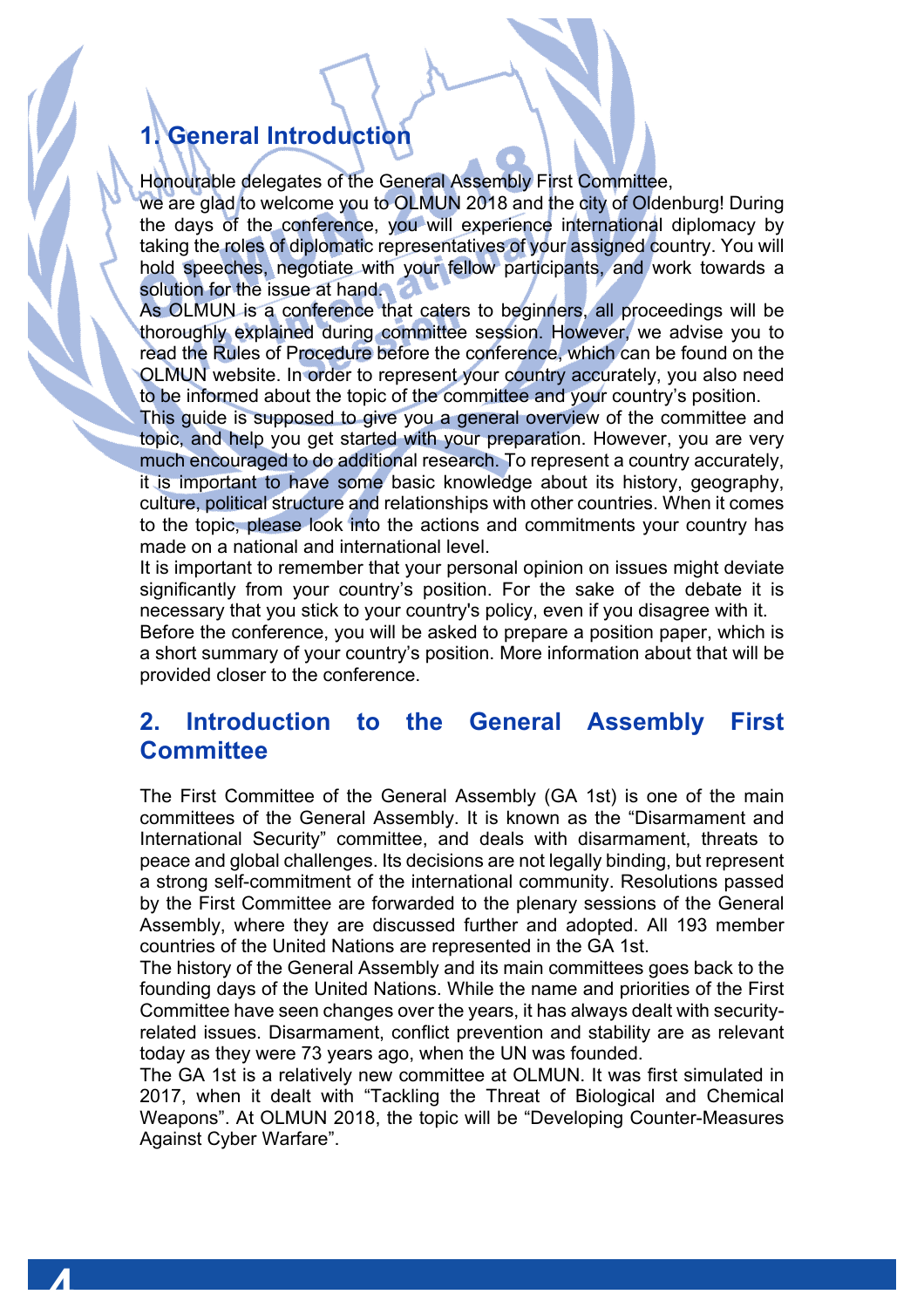# **3. Developing Counter-Measures Against Cyber Warfare**

This part of the guide gives you a general overview of the topic and past action by the international community.

#### **3.1 Introduction to the issue**

From the earliest days of mankind onwards, warfare has been used to settle disputes between groups and to exercise power over others. Just as technology evolved with human development over the centuries, so did techniques of warfare. New computer technology in the 20th and 21st century opened up new ways to attack individuals, institutions or entire countries, as it exposes those that employ it to new kinds of threats.

The term 'cyber' is used as a descriptor for issues related to computer systems and networks. 'Warfare' refers to acts and activities of war. 'Cyber warfare' describes the use and targeting of digital networks, computers, and online systems for the purpose of warfare, through so-called 'cyber-attacks'. Cyberattacks are usually used to disable websites, networks or computers, steal, alter or destroy confidential data, and disrupt or disable digital systems. To turn a cyber-attack into an act of war, it has to target a country's critical infrastructure. As cyber-attacks generally happen remotely and abuse flaws and weaknesses in digital systems, an experienced attacker requires not more than a computer and an internet connection. Only large-scale attacks that rely on sending large amounts of data quickly require data centres. This makes it incredibly difficult to identify potential sources of cyber-attacks. In recent years, the number of cyber-attacks has seen a significant increase but is usually carried out by ordinary criminals for financial gain. As more and more countries are growing their cyber attack and defence capabilities, and terrorist organisations adopt such attacks as a weapon of choice, the risk of having cyber-attacks used for warfare increases.

#### **3.2 History of cyber warfare**

The first computer viruses, which in-itself are a form of cyber-attack, appeared in the 1970s. With the evolution of digital technology and computer security systems, cyber-attacks have also become more sophisticated.

The widespread use of cyber-attacks for political purposes became common from the early 2000s onwards. In 2008, hackers managed to get access secured computers of the United States' Pentagon. The USA blamed the Russian government for the attack. The same year, a virus was also found in the computers of the International Space Station. Nowadays, countries experience attacks against government, military and intelligence service computers on a daily basis. Western countries generally assume China or Russia as the source of those attacks, although North Korea has been named as a possible perpetrator as well.

The first publicly known "cyberweapon" was Stuxnet, a malware computer programme believed to be developed by the United States and Israel. In 2010, Stuxnet was used against nuclear centrifuges in Iran that were being used for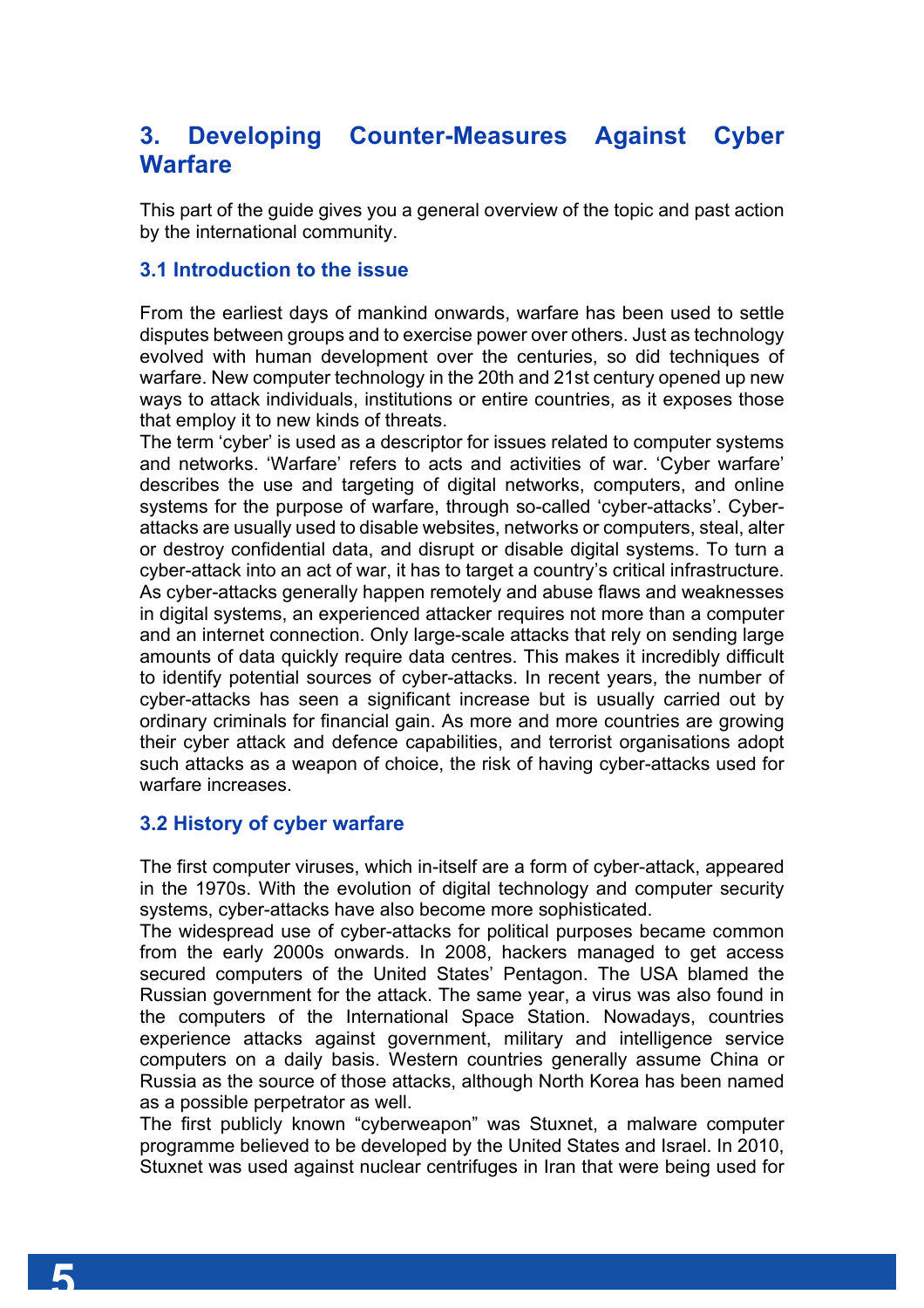the enrichment of uranium. Stuxnet caused the centrifuges to spin faster than intended, destroying themselves in the process.

In 2013, it was revealed through a leak of top secret documents that the National Security Agency (NSA) of the United States of America had created a global network of surveillance. The NSA's surveillance, aside from collecting personal information about the general population, also included wiretapping the phones of government officials, hacking government computers, installing secret listening devices in embassies, and industrial espionage.

While the origin of cyber-attacks is often unclear, it is commonly believed that China, Israel, the United States and Russia have the most advanced cyber warfare capabilities.

#### **3.3 Types and purposes of cyber-attacks**

Cyber-attacks can be distinguished by the aim of the attack: Disclosure of data, manipulation of data, taking control of the system, or disabling the functionality. In case of disclosure of data, the attacker aims to get access to information that is saved on a computer system, but only accessible to authorised users. The attacker attempts to bypass the authentication process of the system, usually a password. If successful, this can be used in cyber warfare to gain access to classified documents.

Manipulation of data works in a similar way, but instead of simply stealing information, the goal is here to change it on the targets system. To avoid restoration of the data to its original state, attackers usually want to keep their forgery undetected. In warfare, this can be used to make the target act on wrong information.

Taking complete control of a computer system is the most difficult to execute kind of cyber-attack. The attacker attempts to hijack the system, gaining full access to and control over all functionality. This can enable the attacker to execute tasks that even an authorised user would not be allowed to do. In warfare, hijacking of computer systems can be used to cause significant damage to vital public or military infrastructure by using it against its owners.

The last kind of attack is generally seen as the simplest, and there are many different approaches to achieve it. Disabling the functionality of a system, commonly referred to as 'Denial of Service', aims to temporarily or permanently stop a computer system from doing what it is designed to. The ways an attacker can achieve this range from overloading a system with an abundance of information, to finding ways to surgically disable a system. In warfare, this can be used to disable or destroy your targets defences and infrastructure.

Possible targets of cyber-attacks that can interpreted as acts of war include, but are not limited to:

- Turning off the water and energy supply of a country
- Stealing state secrets
- Manipulating military intelligence
- Hacking voting machines to change the result of an election
- Getting access to surveillance cameras
- Disabling weapon systems
- Taking over computer-controlled weapons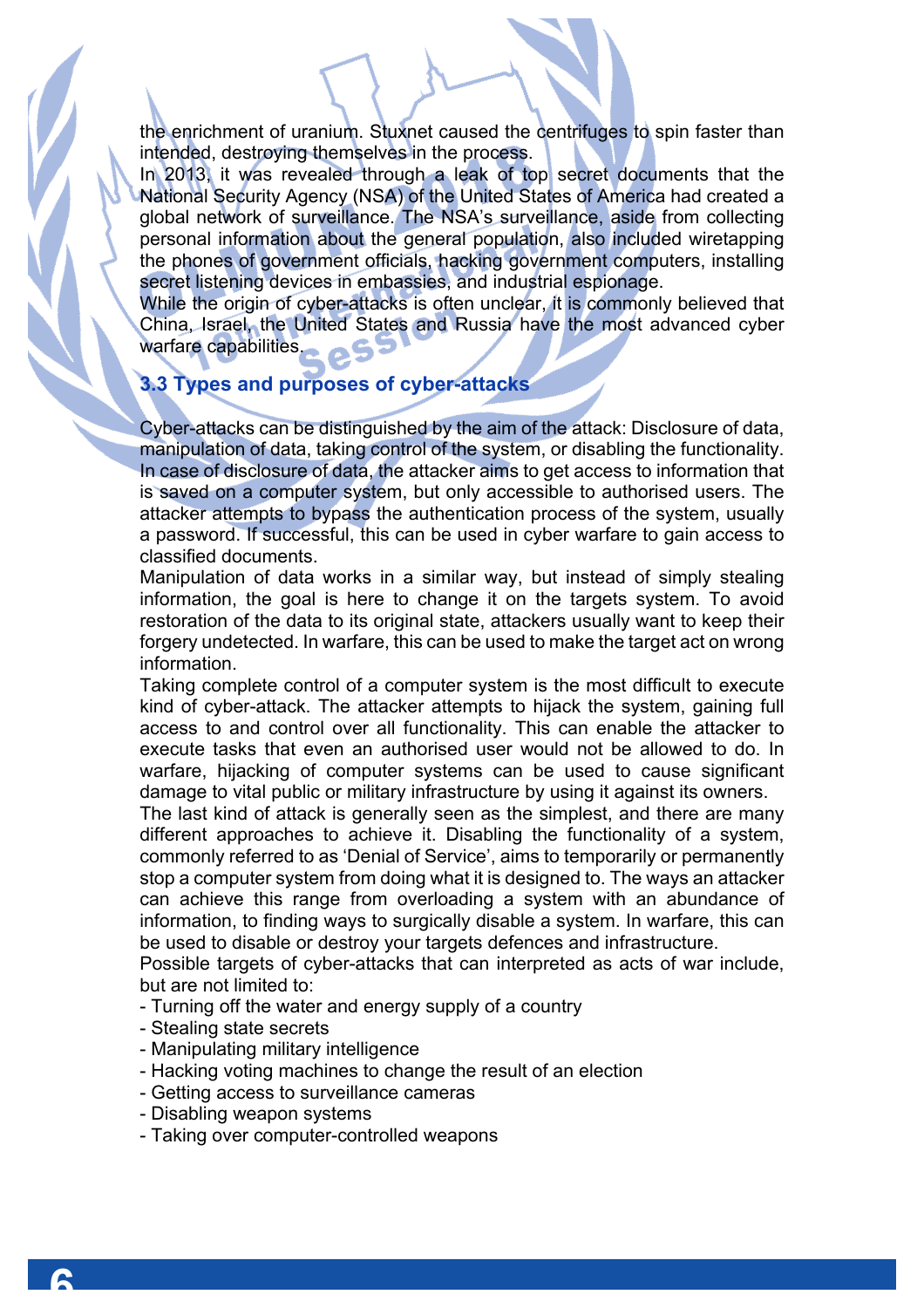The damage caused by cyber-attacks is often economic or weakens existing defence systems. For that reason, it is unlikely that cyber warfare will ever replace conventional weapons. However, cyber-attacks can often not be directly attributed to an actor and are therefore easy to deny. This characteristic makes them suitable to test an opponent's defences in a cold war scenario, or for the usage by terrorist organisations. Even systems that are not connected to the internet can become victims of cyber-attacks. This requires a physical introduction of a virus, for example through a USB drive.

#### **3.4 Cyber terrorism**

Ever since cyber-attacks became a common threat, some countries have expressed the fear that terrorist organisations, such as ISIL (Islamic State of Iraq and LEevant) or Al Qaeda, could use cyber-attacks for their purposes. A scenario for possible 'cyber terrorism' could be an attack on a nuclear power station that causes an explosion of the reactor. However, no major attempted or successful cyber terrorism attacks are known, and it is questioned by some whether those terrorist groups can be able to gain the expertise required.

#### **3.4 International response**

With the rise of harmful cyber-attacks, the United Nations has started including the prevention of them in their disarmament efforts. Pursuant to the General Assembly resolution 66/24, an international Group of Governmental Experts worked on recommendations. They agreed in 2013 that international law should also apply to cyberspace, which would make cyber-attacks against other countries the same as conventional acts of war. In 2015, the group also agreed that countries should be held responsible for actions that originate from their territory and should assist each other in investigation cyber-attacks. However, there have so far been no UN resolutions or conventions that ban, limit or at least provide a legal framework for cyber warfare.

Since there is no uniform international approach, many member states have taken measures on a national level or through regional and intergovernmental organisations to protect themselves against cyber-attacks. Those measures usually consist of specialised personnel, which monitors potential threats, mitigates them, and attempts to track them to their origin. As the security of IT systems improves, attackers are constantly looking for new vulnerabilities to exploit. While smaller and less-developed countries usually have a lower number of computer systems and networks that can be potential targets of cyber-attacks, they often also lack the resources to develop their own countermeasures. According to the Global Cybersecurity Index by the International Telecommunication Union, only 38% of UN member countries had developed a cybersecurity strategy.

In the Charter of the United Nations, promoting peace and security is enshrined as one of its fundamental purposes. With the growing usage of cyber-attacks by state actors, and the resulting tensions and conflicts between them, many experts believe that the time has come for actions.